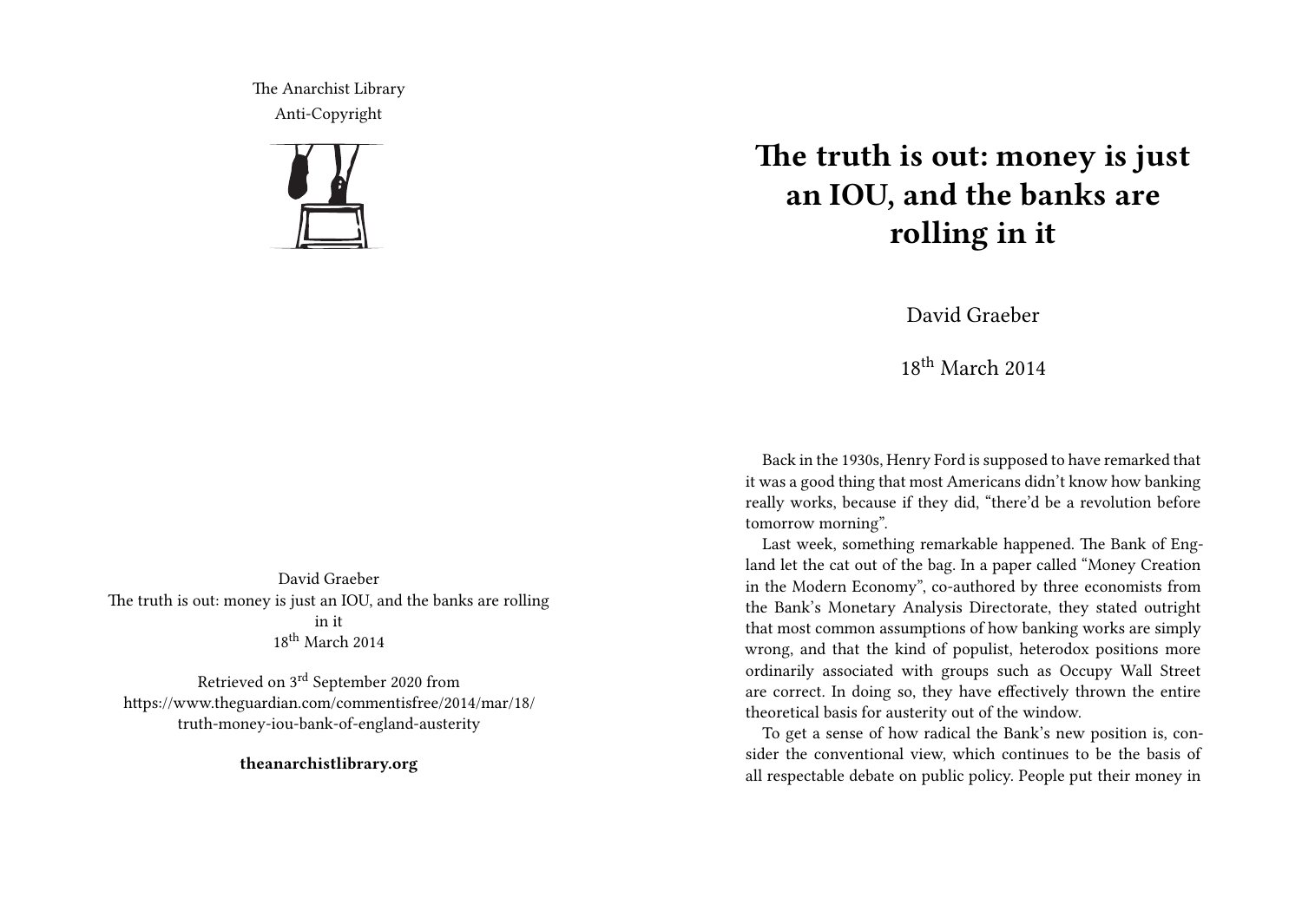banks. Banks then lend that money out at interest – either to consumers, or to entrepreneurs willing to invest it in some profitable enterprise. True, the fractional reserve system does allow banks to lend out considerably more than they hold in reserve, and true, if savings don't suffice, private banks can seek to borrow more from the central bank.

The central bank can print as much money as it wishes. But it is also careful not to print too much. In fact, we are often told this is why independent central banks exist in the first place. If governments could print money themselves, they would surely put out too much of it, and the resulting inflation would throw the economy into chaos. Institutions such as the Bank of England or US Federal Reserve were created to carefully regulate the money supply to prevent inflation. This is why they are forbidden to directly fund the government, say, by buying treasury bonds, but instead fund private economic activity that the government merely taxes.

It's this understanding that allows us to continue to talk about money as if it were a limited resource like bauxite or petroleum, to say "there's just not enough money" to fund social programmes, to speak of the immorality of government debt or of public spending "crowding out" the private sector. What the Bank of England admitted this week is that none of this is really true. To quote from its own initial summary: "Rather than banks receiving deposits when households save and then lending them out, bank lending creates deposits" … "In normal times, the central bank does not fix the amount of money in circulation, nor is central bank money 'multiplied up' into more loans and deposits."

In other words, everything we know is not just wrong – it's backwards. When banks make loans, they create money. This is because money is really just an IOU. The role of the central bank is to preside over a legal order that effectively grants banks the exclusive right to create IOUs of a certain kind, ones that the government will recognise as legal tender by its willingness to accept them in payment of taxes. There's really no limit on how much banks could cre-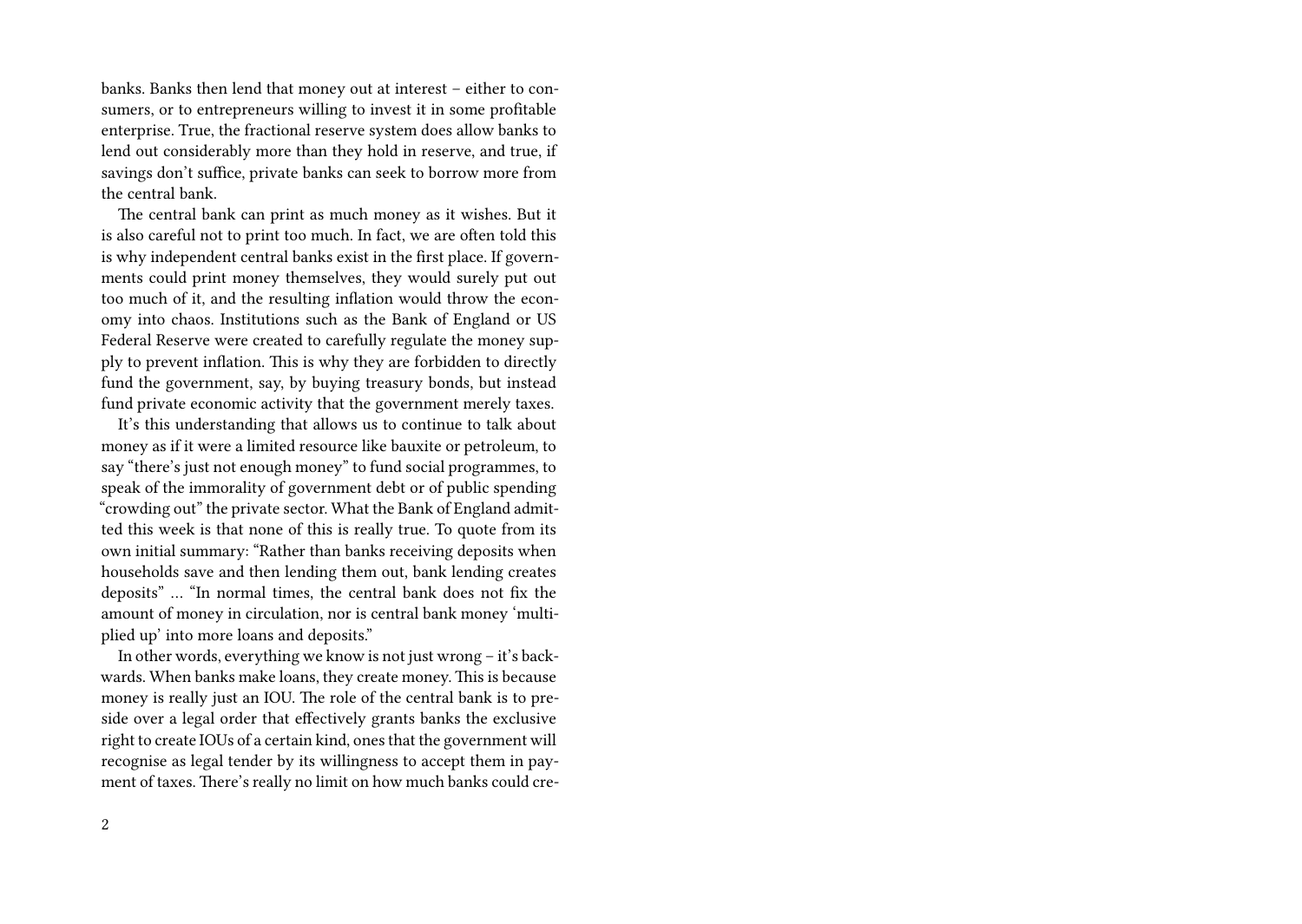ate, provided they can find someone willing to borrow it. They will never get caught short, for the simple reason that borrowers do not, generally speaking, take the cash and put it under their mattresses; ultimately, any money a bank loans out will just end up back in some bank again. So for the banking system as a whole, every loan just becomes another deposit. What's more, insofar as banks do need to acquire funds from the central bank, they can borrow as much as they like; all the latter really does is set the rate of interest, the cost of money, not its quantity. Since the beginning of the recession, the US and British central banks have reduced that cost to almost nothing. In fact, with "quantitative easing" they've been effectively pumping as much money as they can into the banks, without producing any inflationary effects.

What this means is that the real limit on the amount of money in circulation is not how much the central bank is willing to lend, but how much government, firms, and ordinary citizens, are willing to borrow. Government spending is the main driver in all this (and the paper does admit, if you read it carefully, that the central bank does fund the government after all). So there's no question of public spending "crowding out" private investment. It's exactly the opposite.

Why did the Bank of England suddenly admit all this? Well, one reason is because it's obviously true. The Bank's job is to actually run the system, and of late, the system has not been running especially well. It's possible that it decided that maintaining the fantasyland version of economics that has proved so convenient to the rich is simply a luxury it can no longer afford.

But politically, this is taking an enormous risk. Just consider what might happen if mortgage holders realised the money the bank lent them is not, really, the life savings of some thrifty pensioner, but something the bank just whisked into existence through its possession of a magic wand which we, the public, handed over to it.